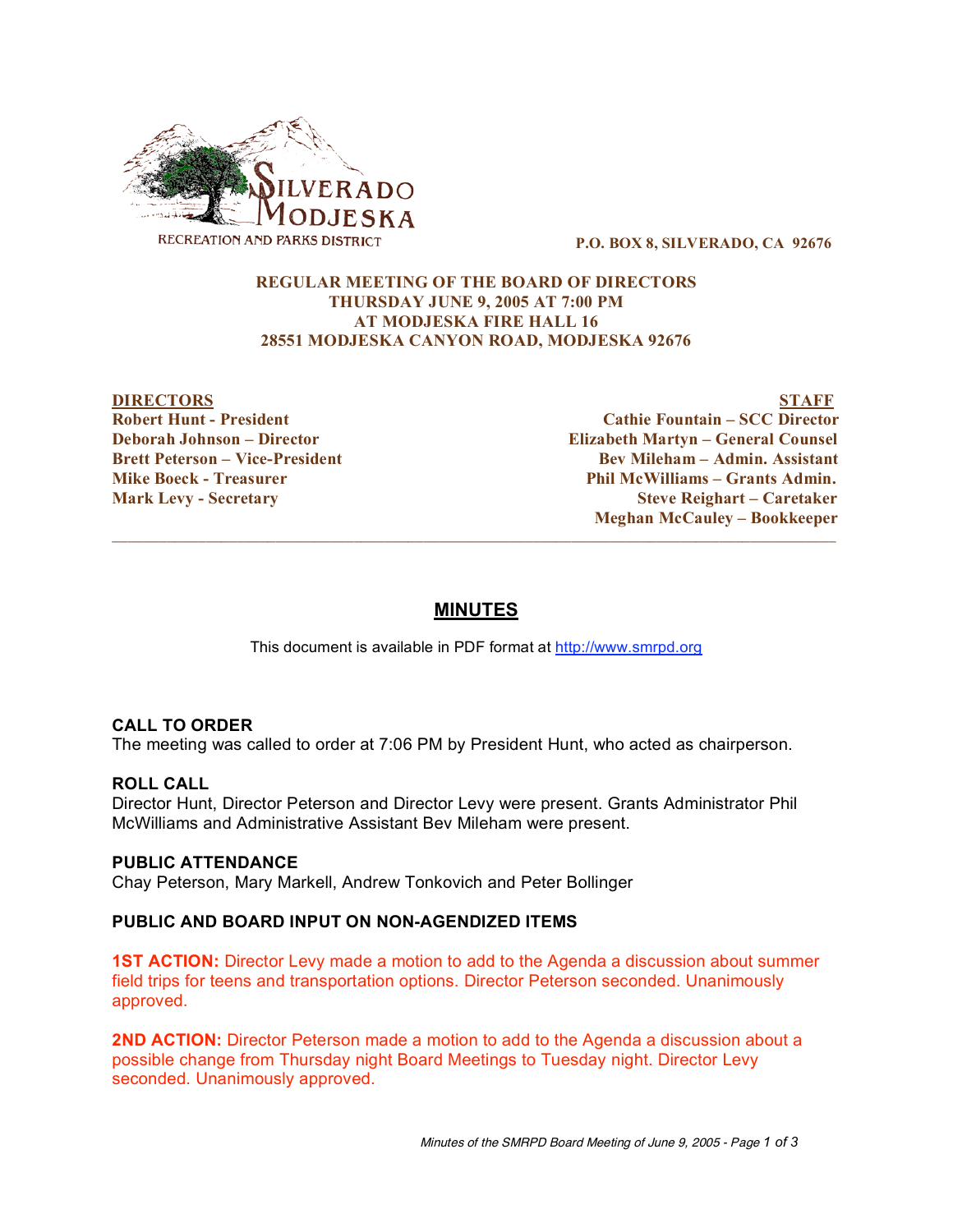### **CONSENT CALENDAR**

A Letter of Engagement was received from Hale & Company for FY2004-2005 audit. It will be added to the next Agenda for consideration.

**3RD ACTION:** Director Peterson made a motion to approve the Minutes of May 26, 2005 and the Consent Calendar. Director Levy seconded. Unanimously approved.

# **TREASURER'S REPORT**

**4TH ACTION:** Director Hunt made a motion to pay transmittal 06-05A in the amount of \$150.00 for Directors' compensation to:

Director Boeck \$50.00 Director Levy \$50.00 Director Hunt \$50.00

Director Levy seconded. Unanimously approved.

**5TH ACTION:** Director Levy made a motion to pay transmittal 06-05B in the amount of \$2,267.23 to:

Ware Disposal \$80.00 Invoice #56101018 Waste Management \$42.10 Invoice #1430684-2515-4 K.J. Snyder & Associates \$505.00 Invoice #4849 and 4826 Katzmaier, Newell Kehr \$1,640.00 Invoice #107106-6763 (ARCHITECT) Director Peterson seconded. Unanimously approved.

### **OTHER DISTRICT BUSINESS**

Phil McWilliams discussed the location of the new mail box that will be placed in front of the Silverado Community Center for street address delivery. He was directed by the Board to ask Caretaker Steve Reighart to put in a bid for the job of hanging up the box.

Phil McWilliams is still searching for information about the Modjeska Community Center building in order to prove its age and historical status.

Free lance editor, writer and creative writing teacher Andrew Tonkovich came to the meeting to ask the Board if they would consider allowing him to lead a book study class as part of the Recreation Program. His book studies would be centered around Orange County authors. Anyone would be welcome to join the group for a nominal fee. Guest speakers and authors will be invited to share with the class. He has considered asking for permission to use the Arden facility for the classes. Weekends are a possibility. He would like to start in the fall if everything goes well, and would like to get the Board's approval within a month so that he could start promoting the program. Director Levy asked if this could be on the next Agenda for further discussion.

The Casino trip has 19 people signed up so far. The new sign has already proven itself effective in advertising Recreation events after just five days. The upcoming Dance Recital information will be added to the sign. Director Levy has been given some sandwich-board signs that should be a help in upcoming events. The plan is to move the sign back and forth between Modjeska and Silverado. Steve Peterson or Dana Judd will be asked if the sign can be posted in front of their property next.

Parent group representative Peter Bollinger reported on their meeting. The reactions were positive and enough parents appear to be resolved to take over operation of the Center to